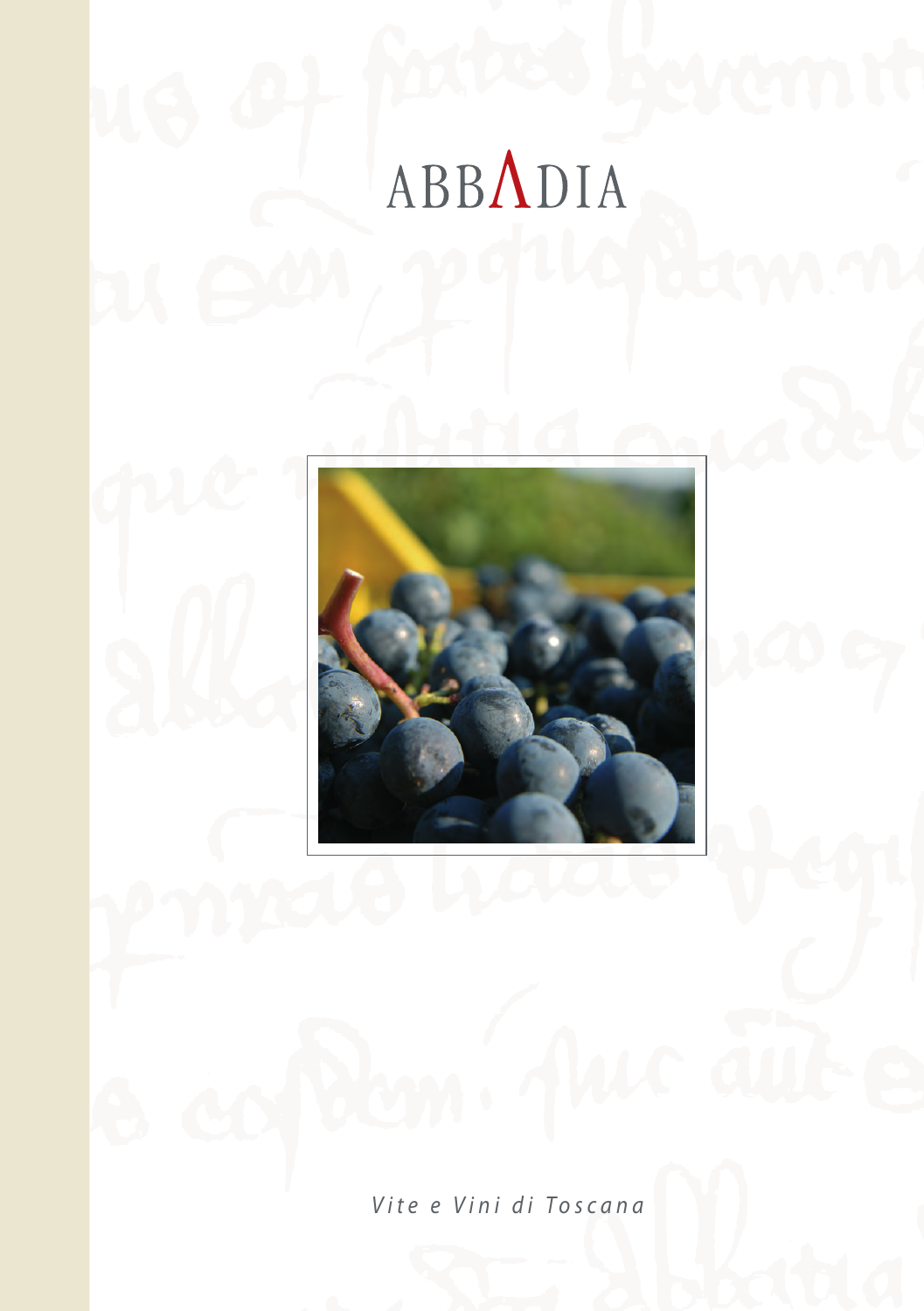# mus of factus haram ntu son, popugiamm



# p nyett haat tre copten. pur aut

Il Podere Abbadia si trova ai piedi di Montefollonico, tra Montepulciano e Pienza, in un terroir famoso per le sue bellezze naturali e artistiche ma anche per i frutti che si ricavano da terreni particolarmente vocati alla coltura della vite e dell'ulivo. Entrambi Svizzeri, i protagonisti dello splendido Podere Abbadia sorprendono per la cura e il rispetto assoluto con cui hanno ristrutturato un vecchio casale adiacente l'antica Abbazia medievale di S. Maria.

The Podere Abbadia is situated at the foot of Montefollonico, between Montepulciano and Pienza, a terroir famous for its natural and artistic beauty, as well as for the fruits that can be coaxed from terrain that is particularly suited to the cultivation of vines and olive trees. The Swiss owners of the splendid Podere Abbadia took great care in restoring the old farmhouse next to the Santa Maria Abbey, ensuring that they treated the property with the utmost respect.

Das Podere Abbadia liegt zwischen Montepulciano und Pienza am Fusse des Städtchens Montefollonico. Diese Gegend ist für die Schönheit ihrer Landschaft und den Reichtum an kulturellen Schätzen bekannt–und sie ist ebenso berühmt für ihre Weine und Oliven. Der Boden und die klimatischen Verhältnisse eignen sich besonders gut für den Anbau von Reben und Olivenbäumen. Mit grosser Sorgfalt haben die Schweizer Besitzer das neben den Resten einer alten Abtei gelegene Bauernhaus restauriert. Dabei taten sie ihr Bestes, die Liegenschaft mit dem grösstmöglichen Respekt zu behandeln.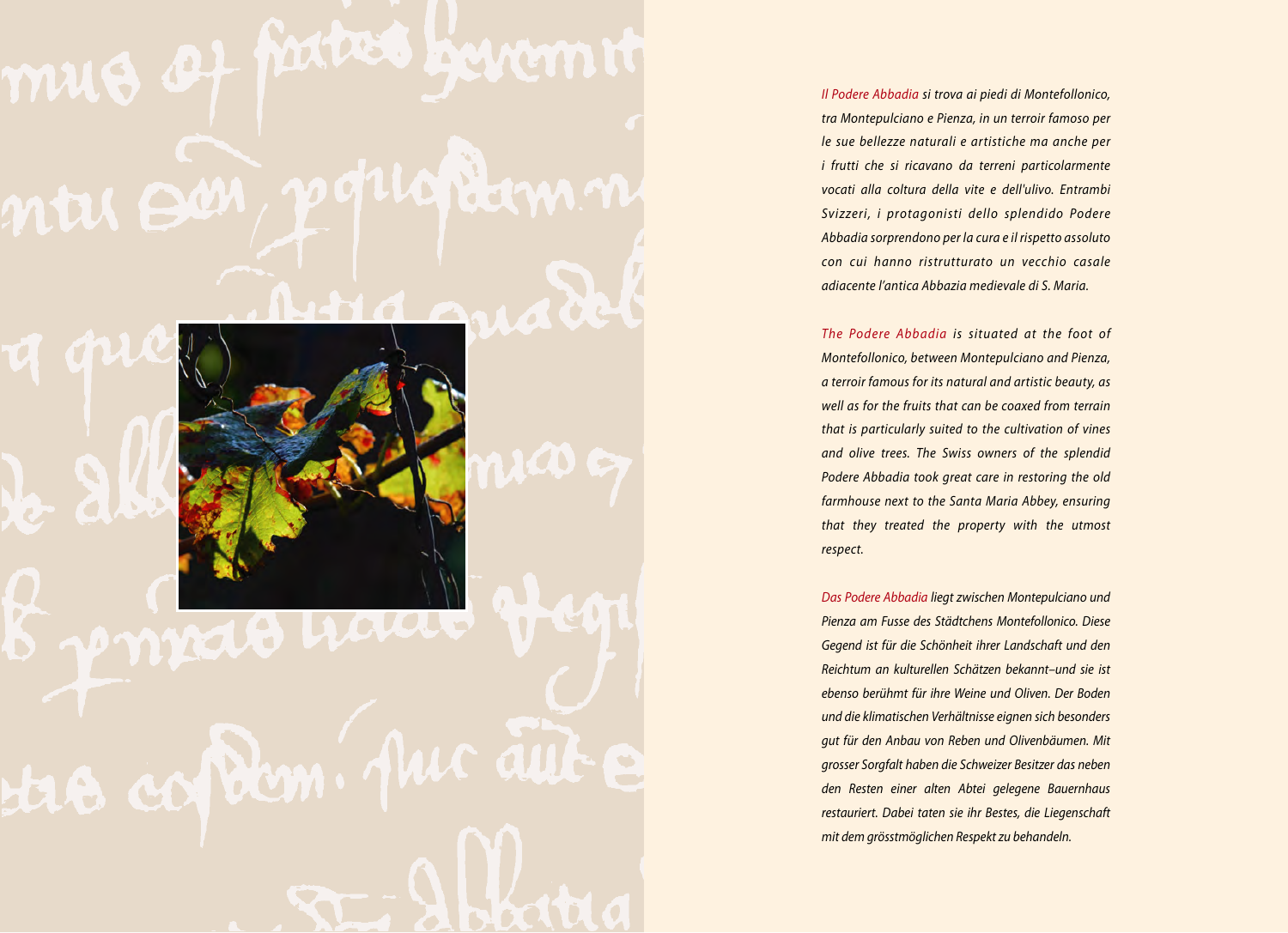# Vite e Vini di Toscana

Insieme con i nostri collaboratori, coltiviamo con cura e precisione questa terra affidataci, cercando di dare ogni giorno il nostro meglio per produrre un vino di rara qualità che rispetti la tipicità del territorio da cui proviene, il Podere Abbadia, questo luogo splendido dove abbiamo il privilegio di vivere e lavorare.

# Vines and Wines of Tuscany

Together with our collaborators, we carefully and diligently cultivate this land that has been entrusted to us, striving to give our best each day. Our objective: producing a wine of rare quality that respects the typicity of the territory from which it originates, the Podere Abbadia, this splendid farm where we feel privileged to live and work.

# Reben und Weine der Toscana

Mit Sorgfalt und Präzision bewirtschaften wir gemeinsam mit unseren Mitarbeitern das uns anvertraute Land–stets darauf bedacht, jeden Tag unser Bestes zu geben. Unser Ziel ist, einen Wein von rarer Qualität zu produzieren, der den Terroircharakter von Podere Abbadia unverwechselbar zum Ausdruck bringt, diesem wunderschönen Flecken Erde, auf dem wir das Privileg haben, leben und arbeiten zu dürfen.





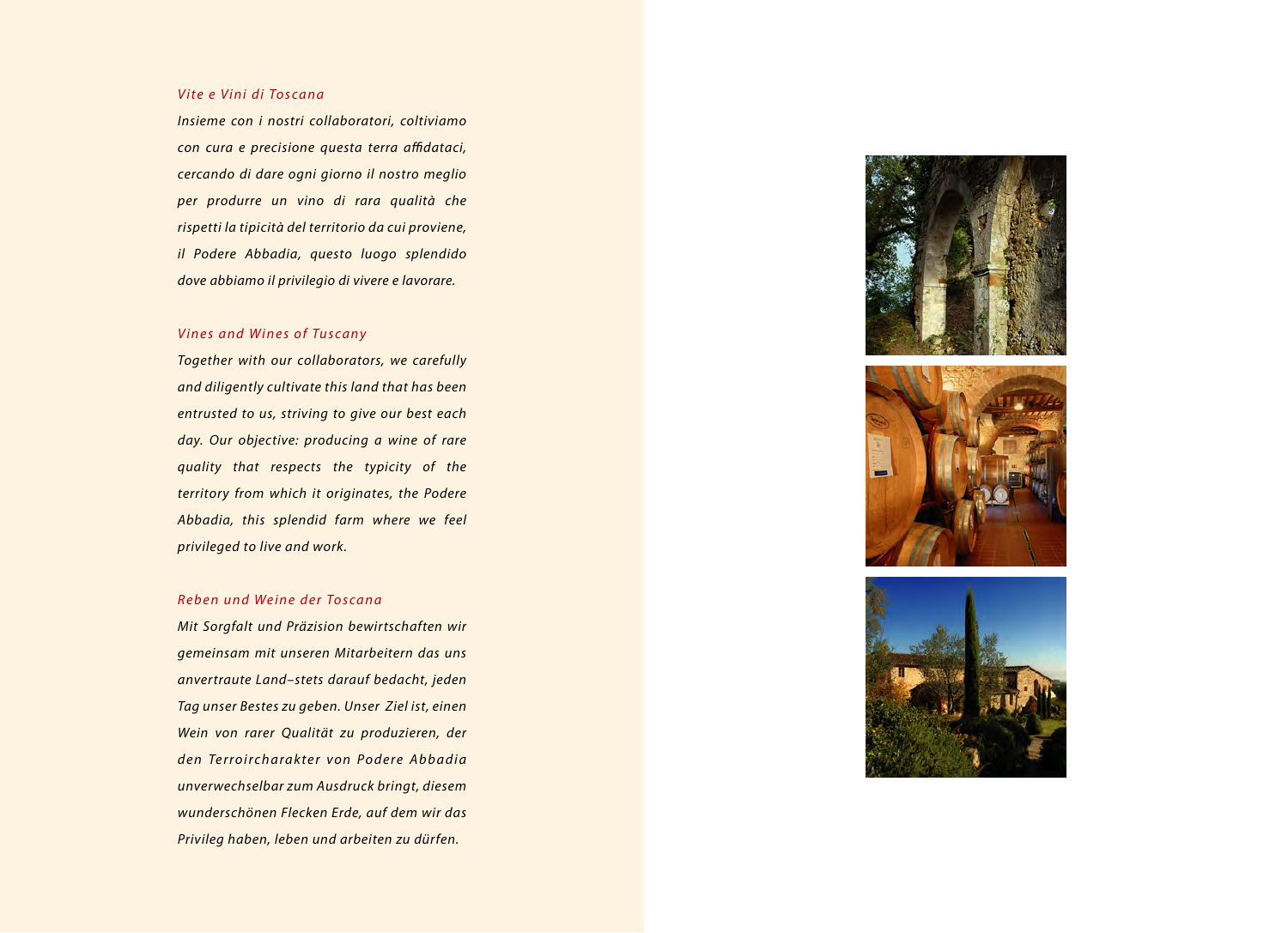

La storia dei nostri vini inizia nel 1998, quando vengono piantati i primi 3 ettari di vigna: il Merlot, perché è il vitigno più adatto a questo tipo di terreno e il Sangiovese, perchè è sinonimo della tradizione toscana. Fino ad arrivare agli attuali 7 ettari, tra i quali mezzo ettaro di Cabernet Sauvignon e qualche filare di Chardonnay e Sauvignon Blanc, vitigni questi che non sono generalmente coltivati in questa zona ma che qui stanno dando sorprendenti risultati.

The history of our wines began in 1998, when the first three hectares of vineyard were planted: Merlot, because it is the variety best suited to this type of terrain, and Sangiovese, because it is synonymous with Tuscan tradition. Today there are 7 hectares of vineyard, including half a hectare of Cabernet Sauvignon, and a few rows of Chardonnay and Sauvignon Blanc, varieties that are not generally cultivated in this area, although we have been pleasantly surprised by the results.

Die Geschichte unserer Weine beginnt mit der Bepflanzung der ersten 3 Hektar Reben im Jahre 1998. Wir begannen mit Merlot, der Rebe, für die sich unser Boden am besten eignet und mit dem Sangiovese, weil dieser für die toskanische Tradition steht. Heute bewirtschaften wir 7 Hektar Weinberg, darunter einen halben Hektar Cabernet Sauvignon, sowie einige Reihen Chardonnay und Sauvignon Blanc. Obwohl die Letzteren eher unübliche Rebsorten für die Region sind, wurden wir von den erzielten Resultaten positiv überrascht.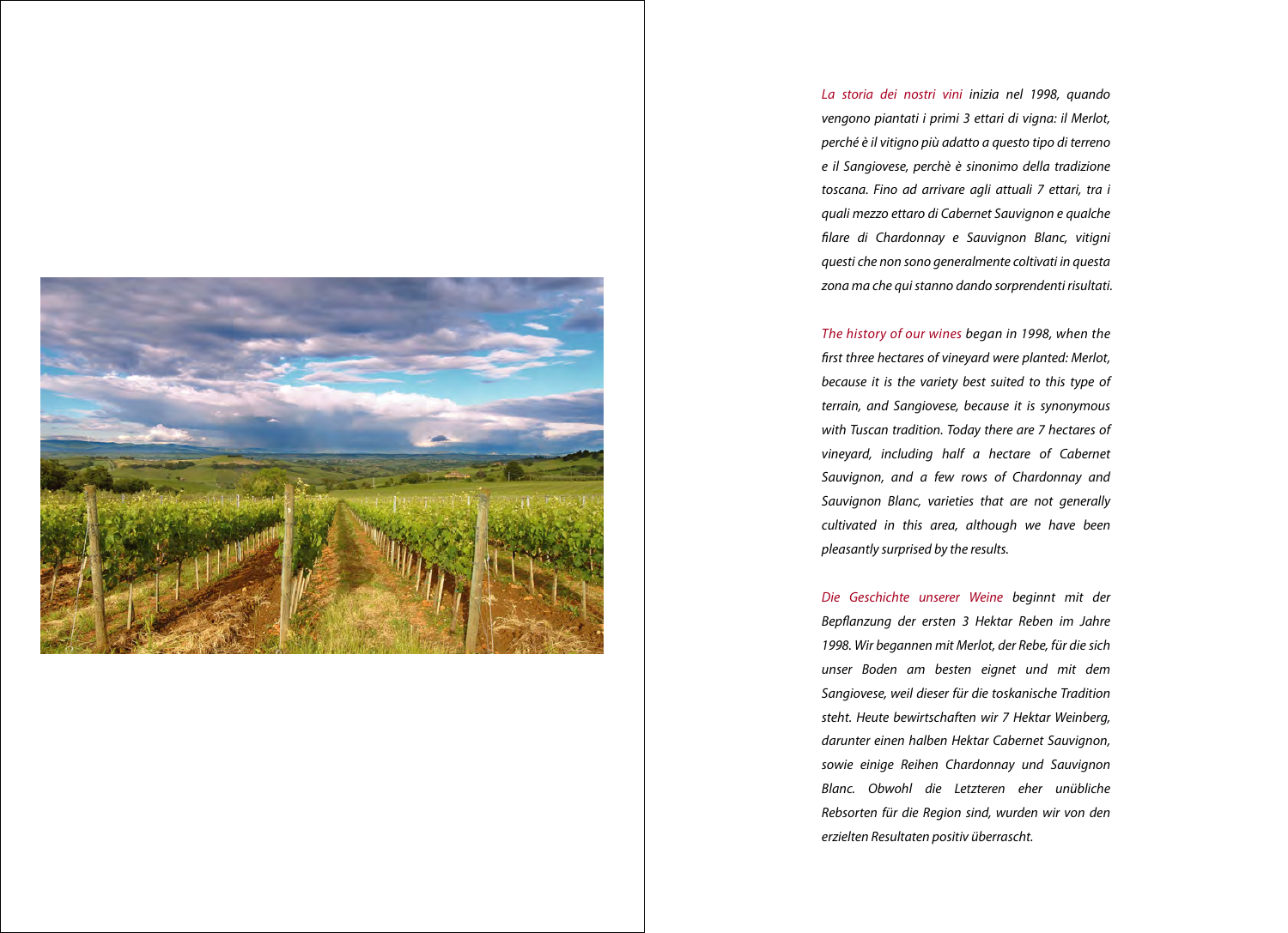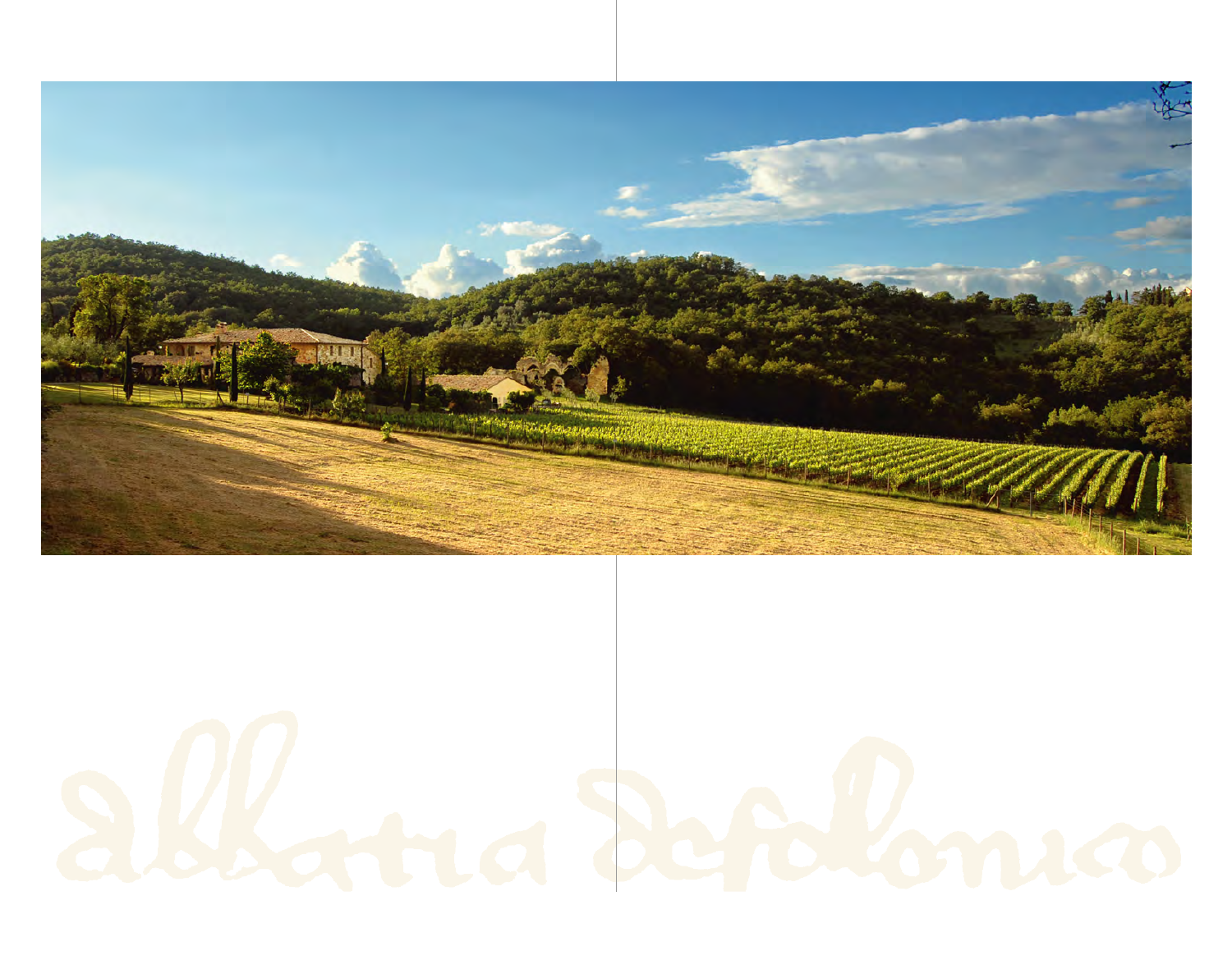Nel 2005 viene imbottigliato il primo vino, "Abbadia 2003" da uve Merlot e Sangiovese. Nell'anno successivo, "Abbadia 2004" da uve Merlot, Sangiovese e Cabernet Sauvignon.

A questi si aggiunge poi il vino di punta dell'Azienda, "Campo dei Mori", da uve Merlot e Cabernet Sauvignon; vinficato in tini di legno e maturato per due anni in "1/2 feuillettes" (1/2 barriques) di Taransaud.

Nel 2008 viene prodotto anche un vino bianco "Terra Cavata" da uve Chardonnay e Sauvignon Blanc che, partito come "esperimento", ha raggiunto una qualità elevata. E' stato presentato da poco un altro rosso detto "piccolo" Abbadia chiamato "Paradiso"; assemblaggio da uve Merlot e pòco Cabernet Sauvignon da uve proveniente di uno dei vigneti più giovani. Questo vino è un po' più leggero, rotondo e di beva precoce. Stiamo sperimentando due vini in purezza, un 100% Merlot e un 100% Sangiovese, prodotti per i quali nutriamo grandi aspettative.

In 2005 the first Merlot and Sangiovese wine was bottled, the "Abbadia 2003". In the following year, the "Abbadia 2004", a blend of Merlot, Sangiovese and Cabernet Sauvignon.

These wines were then joined by the farm's signature wine "Campo dei Mori", a blend of Merlot and Cabernet Sauvignon. The wine is feremented in wooden vats and then aged for two years in Taransaud half-barriques or "feuillettes".

In 2008 a white wine "Terra Cavata", a blend of Chardonnay and Sauvignon Blanc, was also produced. Started as an experiment, the "Terra Cavata" is now considered to be a quality white wine. Recently, Abbadia presented another, lighter red wine called "Paradiso", a blend of Merlot and a small part of Cabernet Sauvignon from grapes of one of our youngest vineyards.. This lighter Abbadia is a well-rounded and more precocious wine. We are currently experimenting with two pure wines, a 100% Merlot and a 100% Sangiovese, for which we have great expectations.

Im Jahr 2005 konnten wir unseren ersten Wein aus den Trauben von Merlot und Sangiovese abfüllen, den "Abbadia 2003" und im darauf folgenden Jahr den "Abbadia 2004" – eine Komposition aus Merlot, Sangiovese und Cabernet Sauvignon.

Zu diesen Weinen gesellte sich schliesslich der "Campo dei Mori" aus Merlot- und Cabernet Sauvignon-Trauben. Dieser Wein – Abbadia's Aushängeschild – wird in hölzernen Bottichen vinifiziert. Danach reift er 2 Jahre lang in halben Taransaud-Barrique-Fässern, auch "feuillettes" genannt.

Im Jahr 2008 produzierten wir erstmals einen Weisswein aus Chardonnay und Sauvignon Blanc. Was als Experiment begann, wird heute als Qualitäts-Weisswein angeboten, unser Vino Bianco "Terra Cavata". Darüber hinaus konnten wir mit dem "Paradiso", auch "der kleine Abbadia" genannt, eine neue Kreation vorstellen. Bei diesem etwas leichteren, doch schön runden und früh trinkbaren Wein handelt es sich um eine Cuvée aus hauptsächlich Merlot- sowie etwas Cabernet Sauvignon-Trauben aus einem unserer jüngsten Weinberge.

Derzeit experimentieren wir mit reinsortigen Weinen, einem 100%igen Merlot und einem 100%igen Sangiovese-Wein, von denen wir uns sehr viel versprechen.

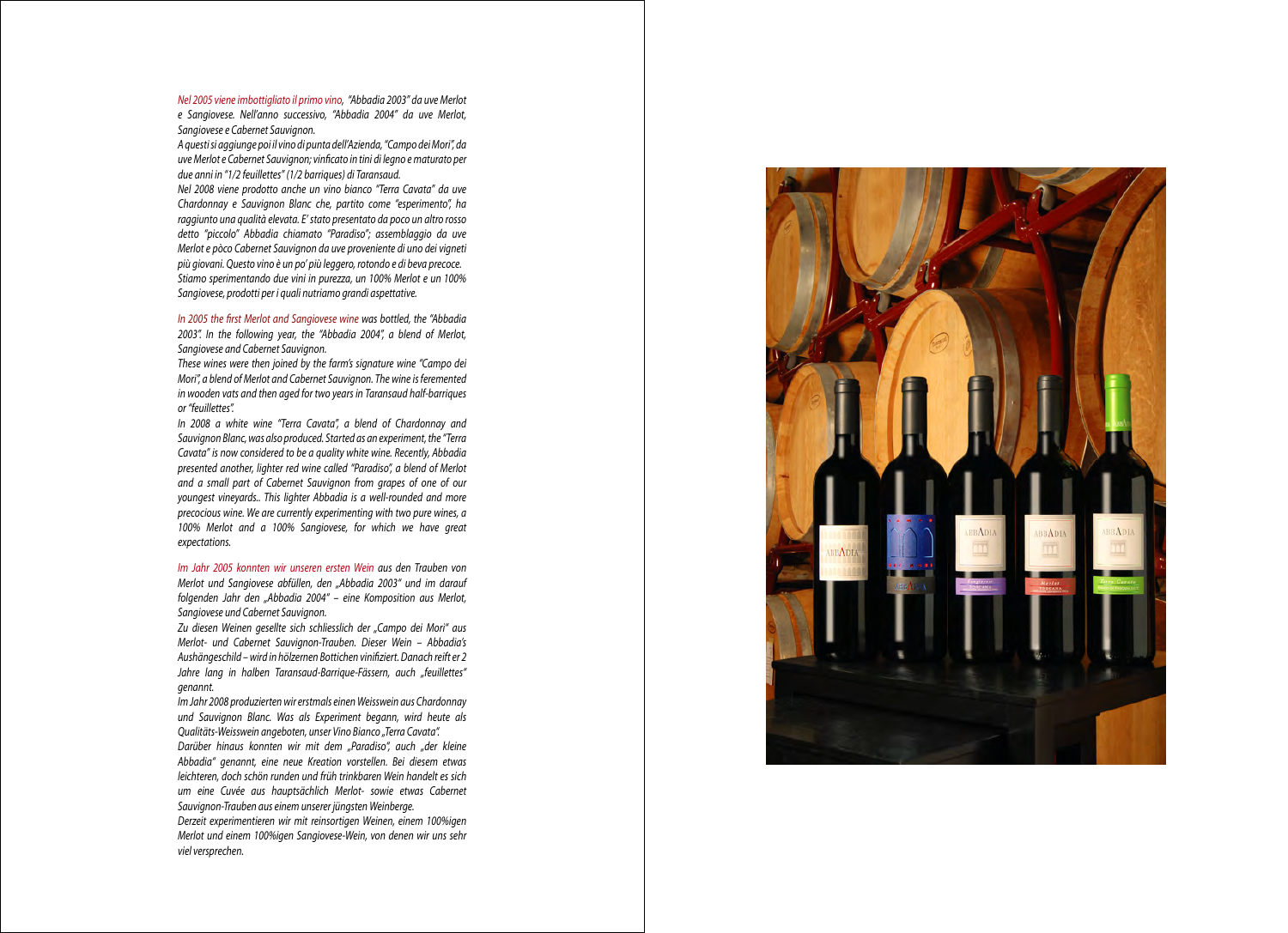





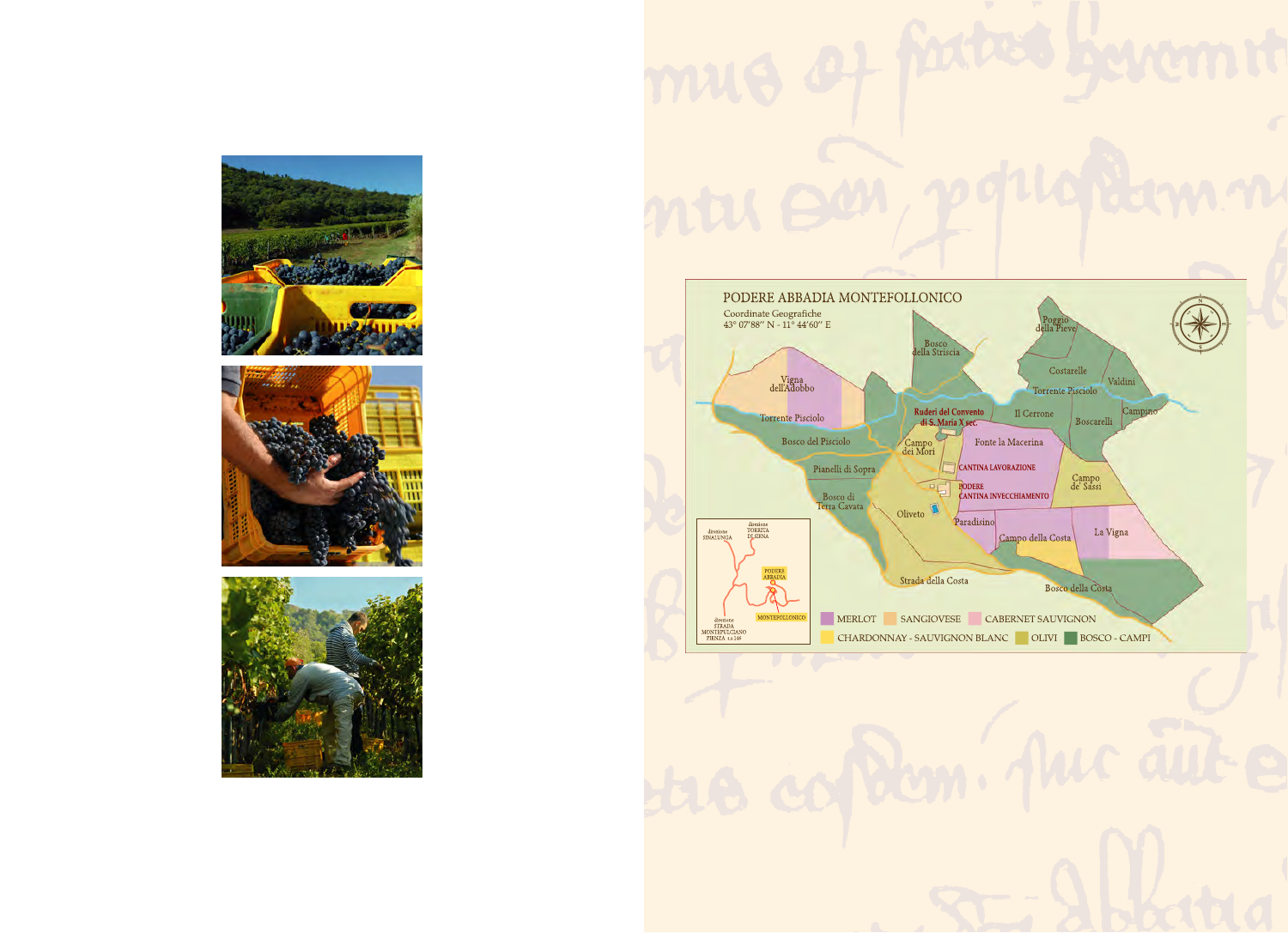# Note

|        |                          |  |                                                                                                                        |  |  |  |  |  |  |  |  |  |  |  |  |  | the contract of the contract of the contract of the contract of the contract of the contract of the contract of |  |  |  |  |  |  |
|--------|--------------------------|--|------------------------------------------------------------------------------------------------------------------------|--|--|--|--|--|--|--|--|--|--|--|--|--|-----------------------------------------------------------------------------------------------------------------|--|--|--|--|--|--|
|        |                          |  |                                                                                                                        |  |  |  |  |  |  |  |  |  |  |  |  |  |                                                                                                                 |  |  |  |  |  |  |
|        |                          |  | and a construction of the construction of the construction of the construction of the construction of the construction |  |  |  |  |  |  |  |  |  |  |  |  |  |                                                                                                                 |  |  |  |  |  |  |
|        |                          |  | and a complete the complete problem of the complete problem in the complete problem of the complete problem of         |  |  |  |  |  |  |  |  |  |  |  |  |  |                                                                                                                 |  |  |  |  |  |  |
| $\sim$ |                          |  | and the company of the company of the company of the company of the company of the company of the company of the       |  |  |  |  |  |  |  |  |  |  |  |  |  |                                                                                                                 |  |  |  |  |  |  |
|        |                          |  |                                                                                                                        |  |  |  |  |  |  |  |  |  |  |  |  |  |                                                                                                                 |  |  |  |  |  |  |
|        |                          |  |                                                                                                                        |  |  |  |  |  |  |  |  |  |  |  |  |  |                                                                                                                 |  |  |  |  |  |  |
|        |                          |  |                                                                                                                        |  |  |  |  |  |  |  |  |  |  |  |  |  |                                                                                                                 |  |  |  |  |  |  |
|        |                          |  |                                                                                                                        |  |  |  |  |  |  |  |  |  |  |  |  |  |                                                                                                                 |  |  |  |  |  |  |
|        | <b>Contract Contract</b> |  | de la caractería de la caractería de la caractería de la caractería de la caractería de la caractería de la ca         |  |  |  |  |  |  |  |  |  |  |  |  |  |                                                                                                                 |  |  |  |  |  |  |

# www.podere-abbadia.it

UFFICI: TEL. E FAX: +39 0577 66 97 94 podere.abbadia@libero.it

Verena A. Rothlin M. 335 58 99 769

Robert Kengelbacher M. 335 52 13 432

AZIENDA AGRICOLA PODERE ABBADIA DI ROTHLIN VERENA AMALIA PODERE ABBADIA, 29 LOC. MONTEFOLLONICO 53049 TORRITA DI SIENA (Si)

## TOSCANA MONTEFOLLONICO